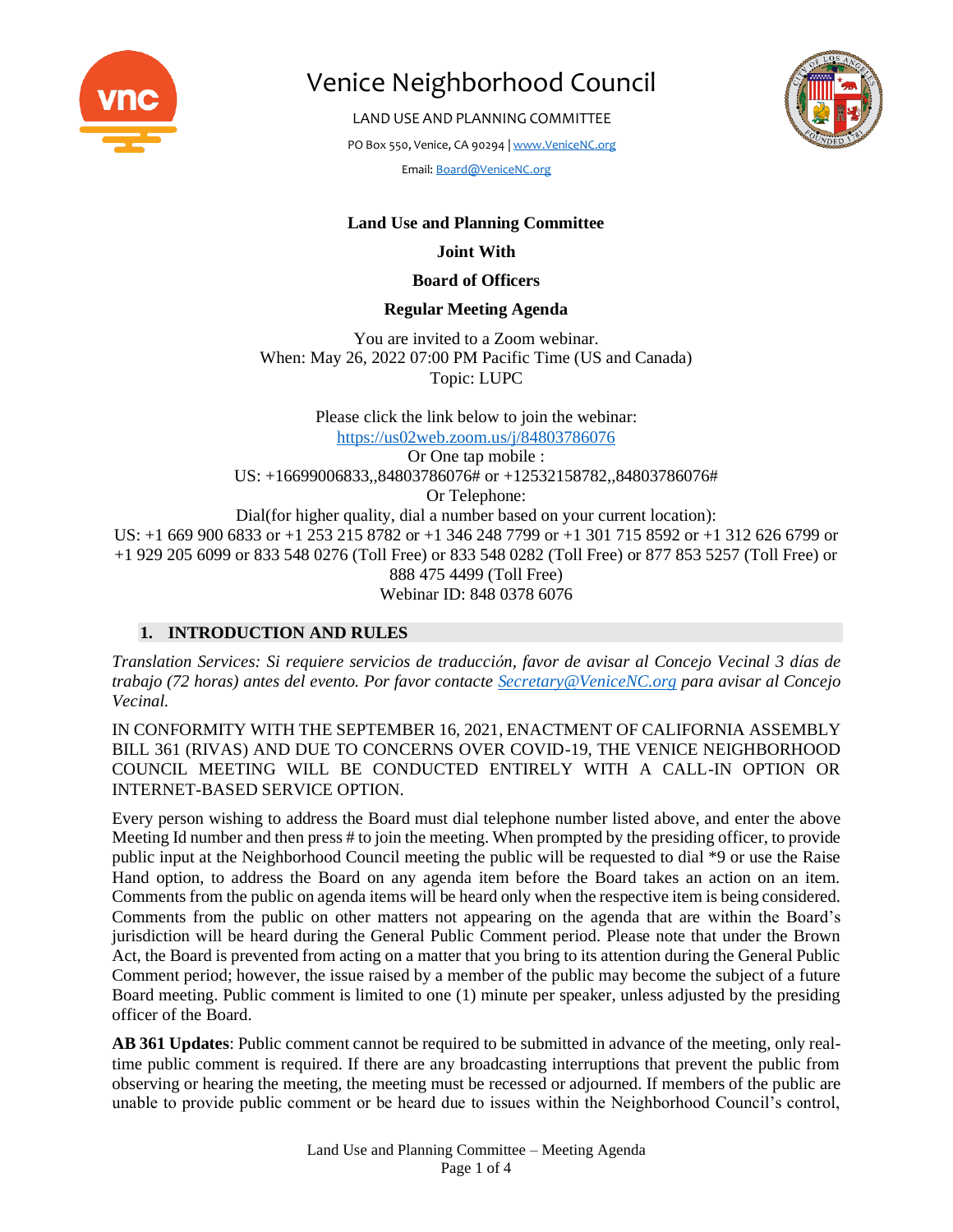

LAND USE AND PLANNING COMMITTEE

PO Box 550, Venice, CA 90294 [| www.VeniceNC.org](http://www.venicenc.org/)



Email[: Board@VeniceNC.org](mailto:Board@VeniceNC.org)

the meeting must be recessed or adjourned. Version October 13, 2021. Any messaging or virtual background is in the control of the individual board member in their personal capacity and does not reflect any formal position of the Neighborhood Council or the City of Los Angeles.

As a covered entity under Title II of the Americans with Disabilities Act, the City of Los Angeles does not discriminate on the basis of disability and upon request will provide reasonable accommodation to ensure equal access to its programs, services, and activities. Sign language interpreters, assistive listening devices, or other auxiliary aids and/or services may be provided upon request. To ensure availability of services, please make your request at least three (3) business days (72 hours) prior to the meeting by contacting the Department of Neighborhood Empowerment by calling (213) 978-1551 or email: [NCsupport@lacity.org.](mailto:NCsupport@lacity.org)

Public Posting of Agendas - Neighborhood Council agendas are posted for public review as follows:

- 1. Beyond Baroque, 681 Venice Blvd., Venice, CA 90291
- 2. [www.VeniceNC.com](http://www.venicenc.com/)
- 3. You can also receive our agendas via email by subscribing to L.A. City's Early Notification System (ENS)

Notice to Paid Representatives - If you are compensated to monitor, attend, or speak at this meeting, City law may require you to register as a lobbyist and report your activity. See Los Angeles Municipal Code Section 48.01 et seq. More information is available at ethics.lacity.org/lobbying. For assistance, please contact the Ethics Commission at (213) 978-1960 o[r ethics.commission@lacity.org.](mailto:ethics.commission@lacity.org)

Public Access of Records - In compliance with Government Code section 54957.5, non-exempt writings that are distributed to a majority or all of the board in advance of a meeting may be viewed at our website: [www.VeniceNC.org](http://www.venicenc.org/) or at the scheduled meeting. In addition, if you would like a copy of any record related to an item on the agenda, please contact[, Secretary@VeniceNC.org.](mailto:Secretary@VeniceNC.org) Reconsideration and Grievance Process - For information on the NC's process for board action reconsideration, stakeholder grievance policy, or any other procedural matters related to this Council, please consult the NC Bylaws. The Bylaws are available at our Board meetings and our website [www.VeniceNC.org.](http://www.venicenc.org/)

# **Virtual Meeting Rules**

- 1. Raise your hand (or when accessing by telephone, press \*9) if you have a public comment only when we get to that specific item.
- 2. After you speak, please lower your hand.
- 3. All panelists (committee members) and attendees (public) will be muted until the administrator unmutes you for comment.
- 4. Board members will get one chance to speak for a max of two (2) minutes per item.
- 5. Public comment will be limited to one comment for one (1) minute per item.
- 6. Please do not raise your hand more than once per item.
- 7. Raise your hand at the start of the items you want to speak on. We will then close public comment and announce the last person to speak a few minutes after the start of the item.
- 8. No ceding your time to others will be allowed.
- 9. The meeting is being video and audio recorded.
- 10. The public will be able to listen and speak but their video will be disabled.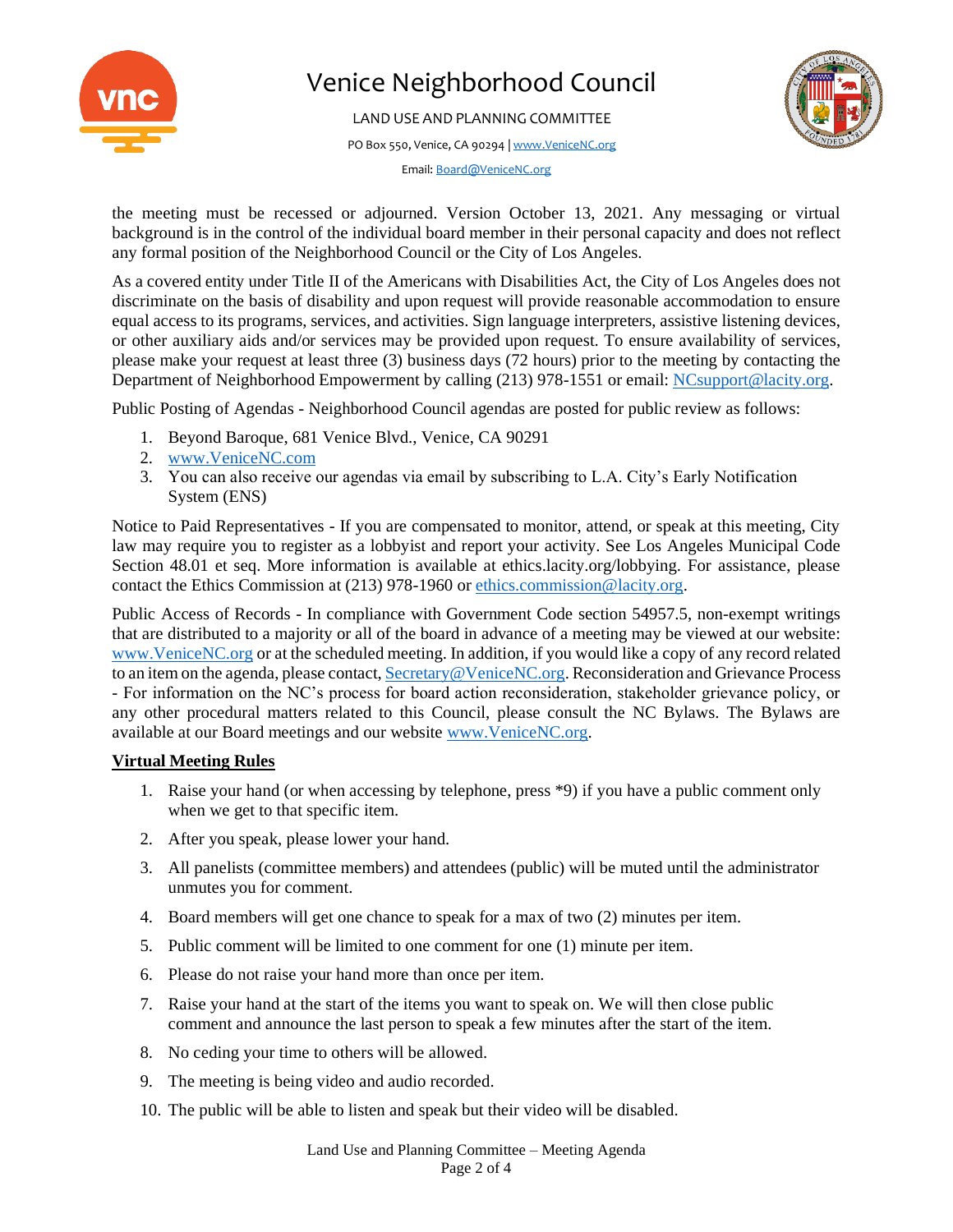

LAND USE AND PLANNING COMMITTEE

PO Box 550, Venice, CA 90294 [| www.VeniceNC.org](http://www.venicenc.org/)



Email[: Board@VeniceNC.org](mailto:Board@VeniceNC.org)

All presenters that have items to present should send them to [Chair-LUPC@VeniceNC.org](mailto:Chair-LUPC@VeniceNC.org) to have them shared with the meeting. Keep a copy of them on your desktop as a backup.

# **2. CALL TO ORDER**

### **3. ROLL CALL**

| Corinne Baginski | <b>Barry Cassilly</b> | Andrew Mika         |
|------------------|-----------------------|---------------------|
| Lauren Siegel    | Matthew Royce         | Mehrnoosh Mojallali |
| Chris Plourde    | Michael Jensen        | (Vacant Seat)       |

# **4. APPROVAL OF MINUTES**

### **A. MINUTES FROM 4/28/22 LUPC MEETING**

Draft Minutes available at:

<https://www.venicenc.org/assets/documents/5/meeting627035af9a3a7.pdf>

#### **5. DECLARATION OF CONFLICTS OF INTEREST OR EX PARTE COMMUNICATIONS**

LUPC members to declare any conflicts of interest or *ex-parte* communications relating to items on this meeting's agenda.

# **6. GENERAL PUBLIC COMMENT**

Public comment is limited to one (1) minute per speaker with a total comment time not to exceed twenty (20) minutes, unless adjusted by the presiding officer. No comment on items appearing on the Agenda are permitted. No committee member announcements are permitted.

| App.     | <b>Case Number</b> | <b>Address</b>    | <b>Description</b>                          | Assig'd to |
|----------|--------------------|-------------------|---------------------------------------------|------------|
| Date     |                    |                   |                                             |            |
| 05/18/22 | DIR-2022-3481-     | 1010 W            | CDP FOR THE CONVERSION OF A GARAGE TO       |            |
|          | CDP-MEL-HCA        | <b>HARDING</b>    | AN ADU AND A 217 SF 2ND FLOOR ADDITION      |            |
|          |                    | <b>AVE</b>        | TO THE ADU                                  |            |
| 05/20/22 | DIR-2022-3555-     | 3105 S            | CONVERSION OF EXISTING RECREATION           |            |
|          | CDP-MEL-HCA        | <b>CARTER AVE</b> | ROOM ABOVE GARAGE INTO ADU. ENCLOSE         |            |
|          |                    |                   | 1ST FLOOR PATIO AND 2ND FLOOR PATIO         |            |
| 2/24/22  | DIR-2022-1281-     | 2818 Clune        | A DEMOLITION OF AN EXISTING SFD &           |            |
|          | CDP-MEL; ADM-      |                   | <b>GARAGE AND THE CONSTRUCTION OF A NEW</b> |            |
|          | 2022-1283-VSO      |                   | 2-STORY SFD WITH A DETACHED 2- STORY        |            |
|          |                    |                   | GARAGE WITH AN ADU ON THE SECOND            |            |
|          |                    |                   | FLOOR.                                      |            |

#### **7. CNC Report**